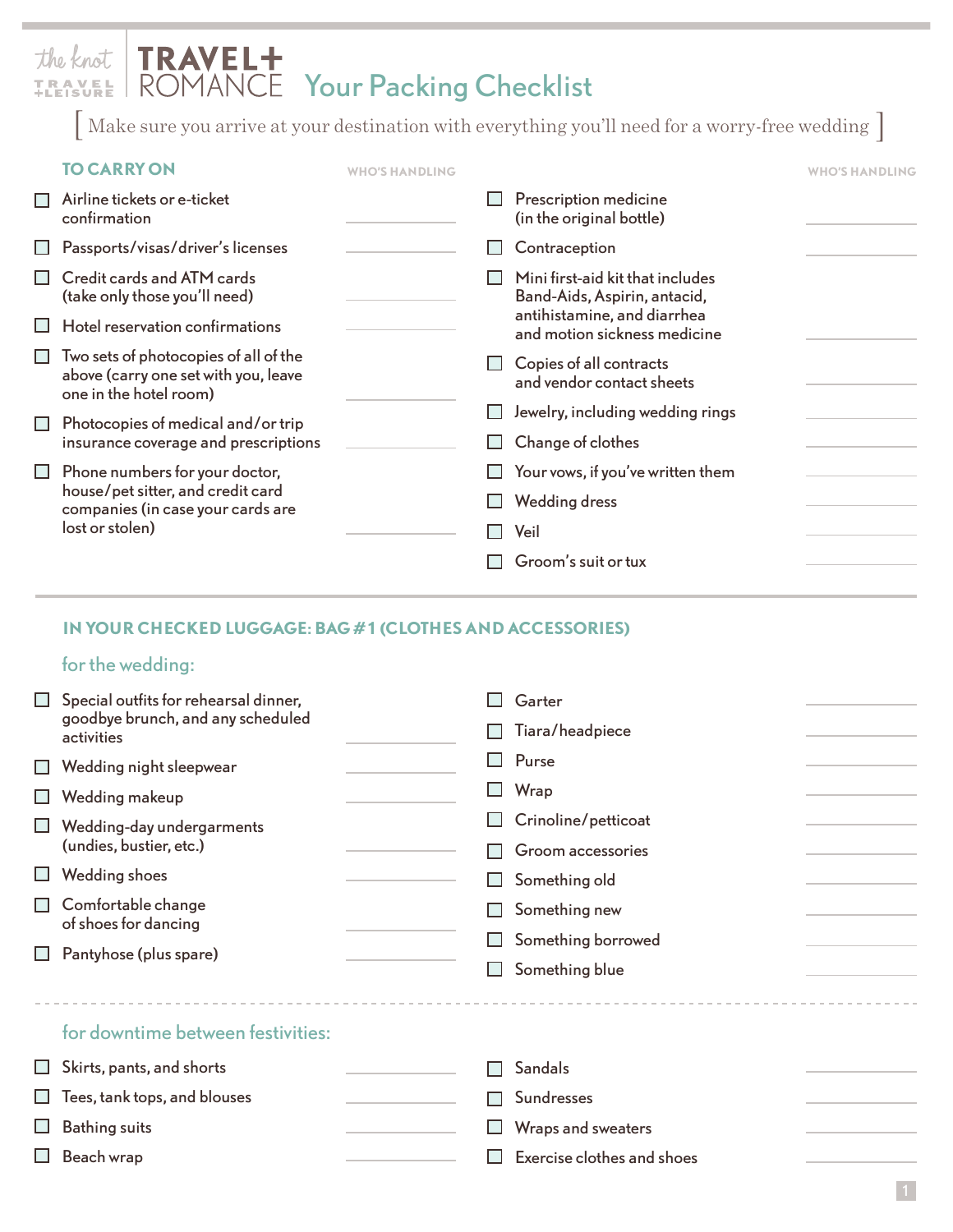# TRAVEL+<br>ROMANCE Your Packing Checklist the knot TRAVEL<br>+LEISURE

[ Make sure you arrive at your destination with everything you'll need for a worry-free wedding ]

|        | toiletries:                                                       | <b>WHO'S HANDLING</b> |                                                       | <b>WHO'S HANDLING</b> |
|--------|-------------------------------------------------------------------|-----------------------|-------------------------------------------------------|-----------------------|
| ப      | Toothpaste                                                        |                       | Hair gel/spray                                        |                       |
|        | <b>Toothbrushes</b>                                               |                       | Nail file/clippers                                    |                       |
|        | Deodorant                                                         |                       | Shaving cream                                         |                       |
|        | Cosmetics                                                         |                       | Razors                                                |                       |
|        | Makeup remover                                                    |                       | Contact lens and rewetting solution,                  |                       |
|        | Cotton balls and swabs                                            |                       | storage case<br>Hair accessories                      |                       |
| ப      | Comb/brush                                                        |                       |                                                       |                       |
|        |                                                                   |                       | Hair dryer or straightening iron                      |                       |
|        |                                                                   |                       |                                                       |                       |
|        | for your trip:<br>Camera                                          |                       |                                                       |                       |
|        | Film                                                              |                       | Sunglasses                                            |                       |
|        |                                                                   |                       | Sun hat or baseball cap                               |                       |
|        | Extra batteries or memory cards                                   |                       | Aloe vera                                             |                       |
|        | Insect repellent<br>Sunscreen                                     |                       | Electrical converter/adapter<br>(if necessary)        |                       |
| H      |                                                                   |                       | Tampons/pads                                          |                       |
|        |                                                                   |                       |                                                       |                       |
|        | optional things (your hotel may provided):                        |                       |                                                       |                       |
| ப      | Shampoo and conditioner                                           |                       | Shower cap                                            |                       |
| □      | <b>Body lotion</b>                                                |                       | Alarm clock                                           |                       |
| $\Box$ | Hair dryer (even if the hotel provides                            |                       |                                                       |                       |
|        | you may want to bring your own as<br>most hotels' are very small) |                       |                                                       |                       |
|        |                                                                   |                       |                                                       |                       |
|        |                                                                   |                       |                                                       |                       |
|        | IN YOUR CHECKED LUGGAGE: BAG #2 (WEDDING ACCESSORIES)             |                       |                                                       |                       |
|        | Attendant gifts                                                   |                       | Display photos                                        |                       |
|        | Parent gifts                                                      |                       | Menus                                                 |                       |
|        | Favors                                                            |                       | Programs                                              |                       |
|        | Welcome bags                                                      |                       | <b>Bathroom baskets</b>                               |                       |
|        | All welcome-bag contents<br>(extra bags, extra tags, maps,        |                       | Escort cards                                          |                       |
|        | snacks, weekend itineraries)                                      |                       | Signage                                               |                       |
|        | CDs/music                                                         |                       | Table decorations                                     |                       |
|        | Cake topper                                                       |                       | (disposable cameras, snapshots, etc.)<br>Aisle runner |                       |
|        |                                                                   |                       |                                                       |                       |